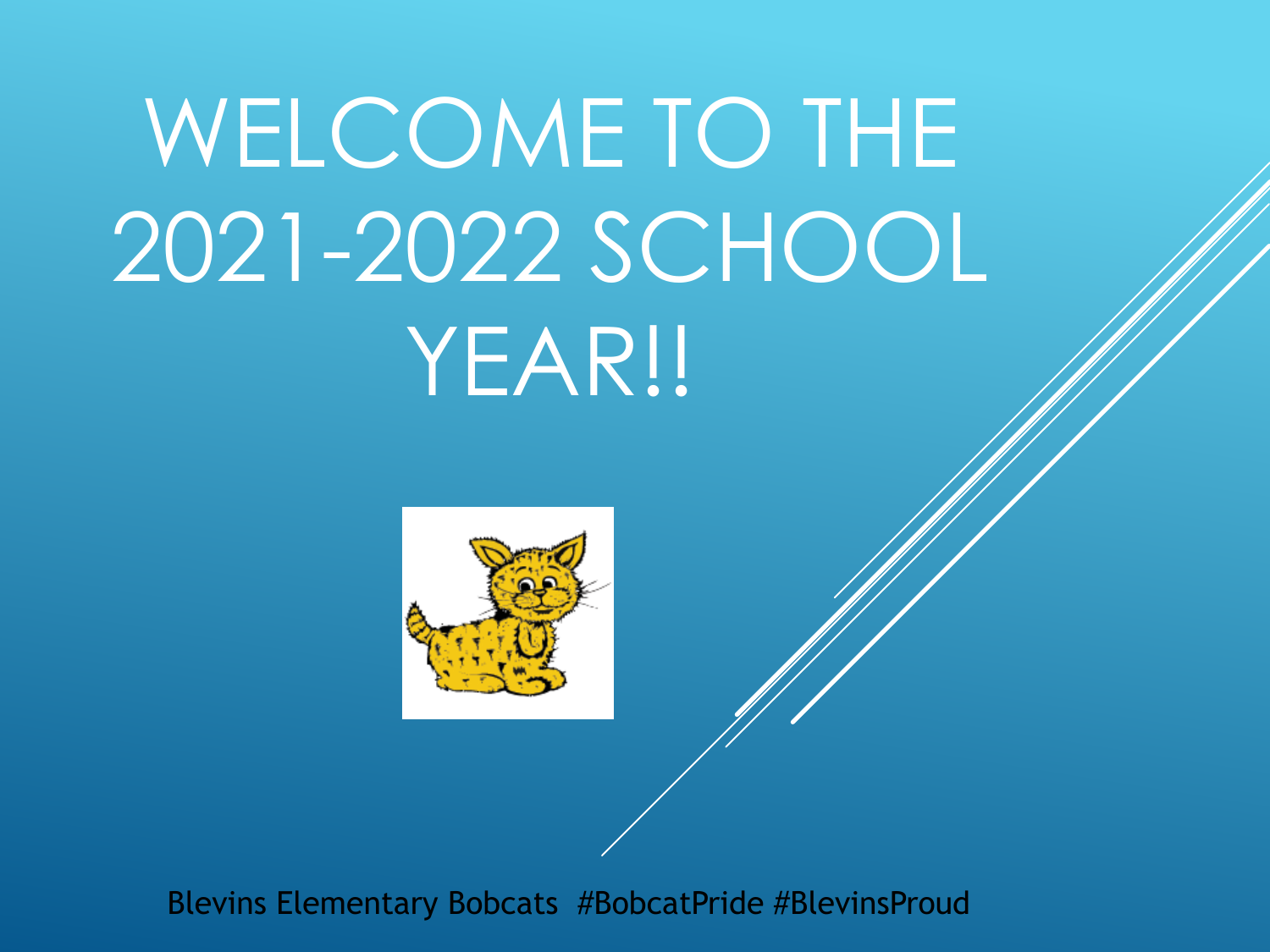This Power Point will cover the information you would have received in person at the New Family Orientation.

Please call or email with any questions you have: 636.733.3175  $()r$ ramirezhector@rsdmo.org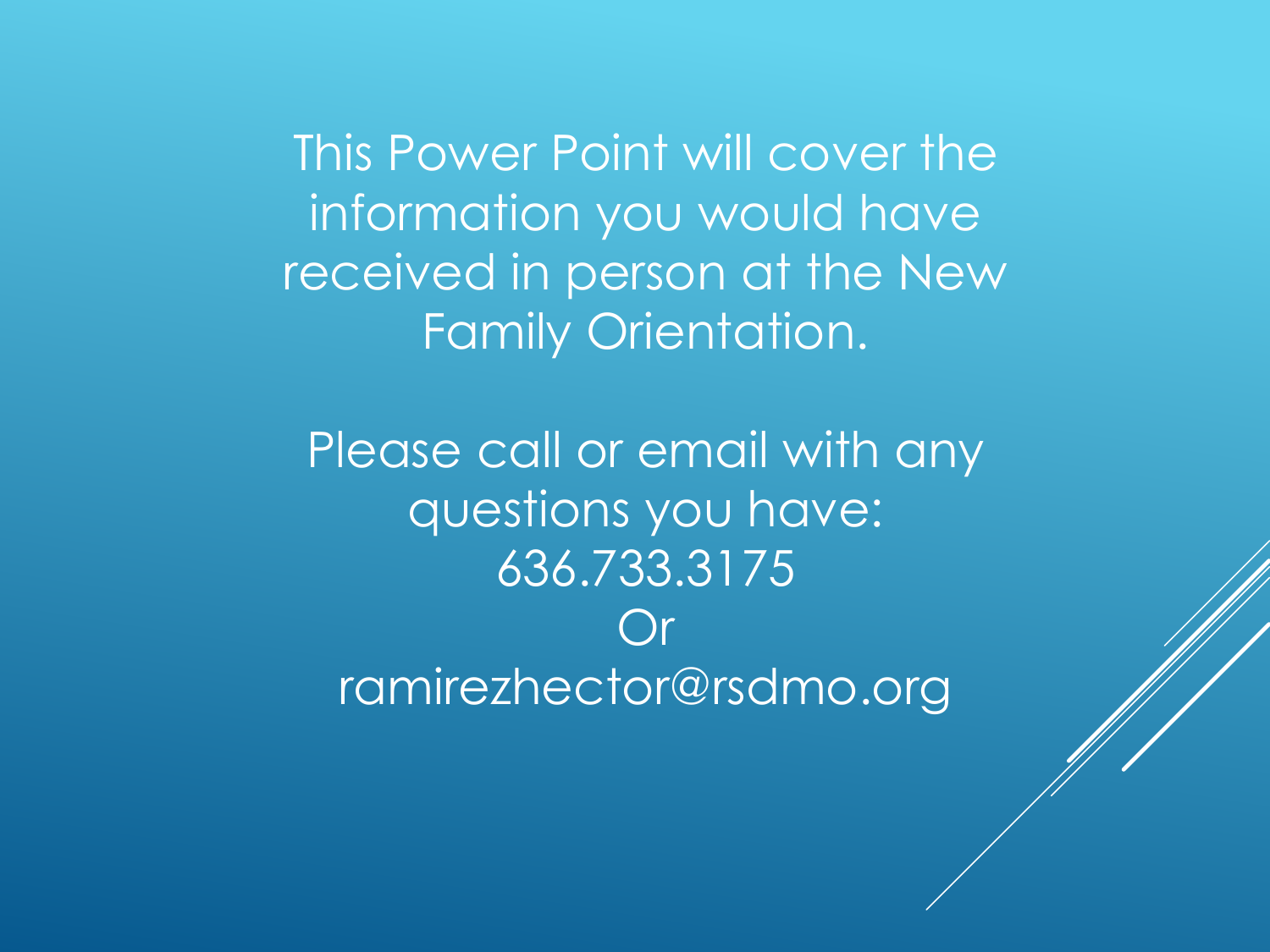## PTO INFORMATION

#### Who is Blevins' PTO?

Everyone!

#### What is our purpose?

**Mission:** To build our community based on family, health, ty safety, leadership, volunteerism, and character. We will create positive elementary school experience for every child.

Research shows that students with involved parents are more likely to:

- Earn higher grades
- Have better attendance
- Have better social skills
- Graduate and continue to postse *Condary* education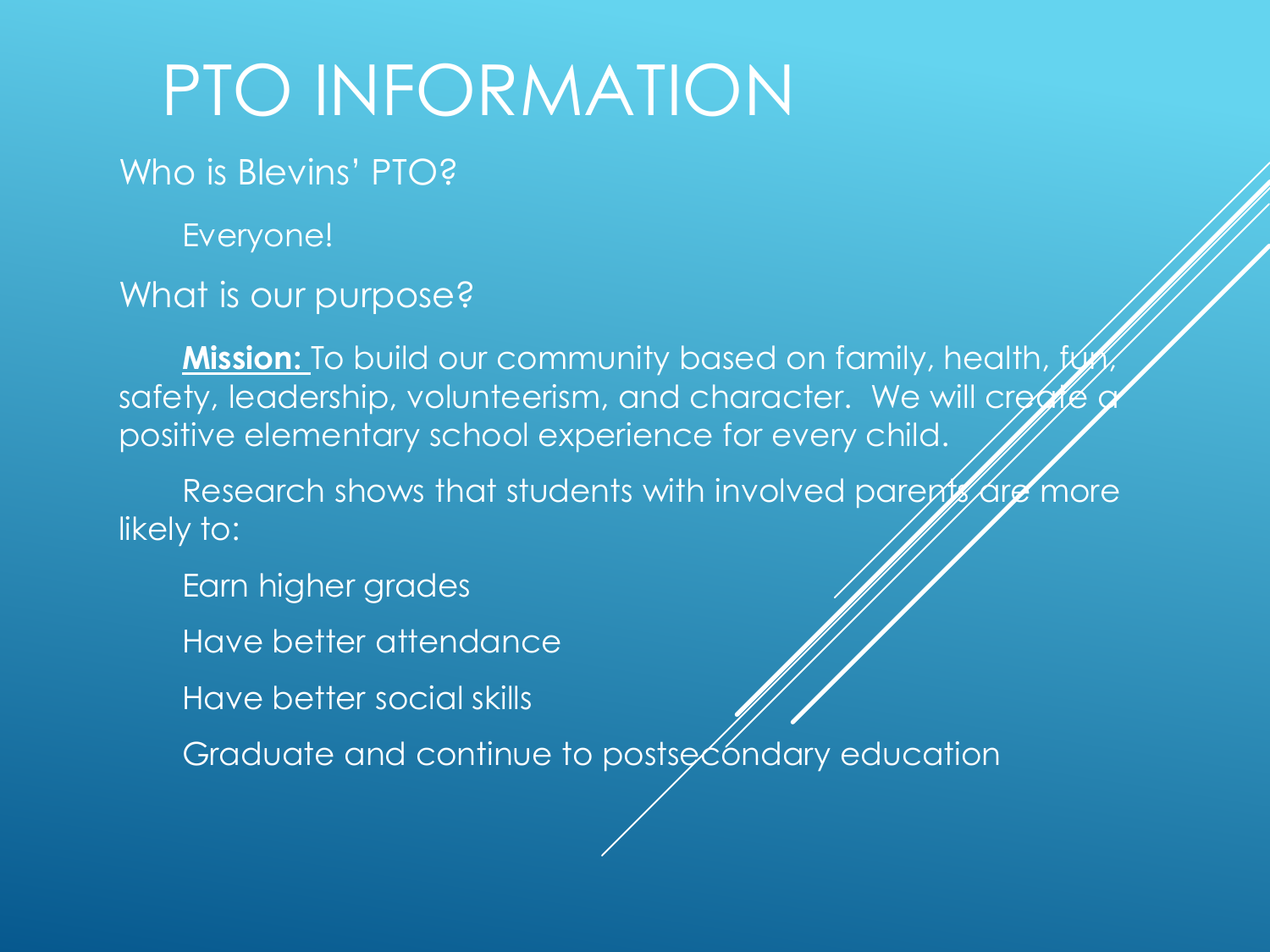### What does PTO contribute?

- Birthday book cart
- ▶ School shirts for EVERY student and staff
- ▶ Books for classroom libraries
- **Staff appreciation breakfast, lunches, snacks** throughout the year

**Our PTO provides many fun and free events for our children and families.** We will take this upcoming school year quarter by quarter and keep you informed along the way.

We may need your help in raising funds to provide these great events.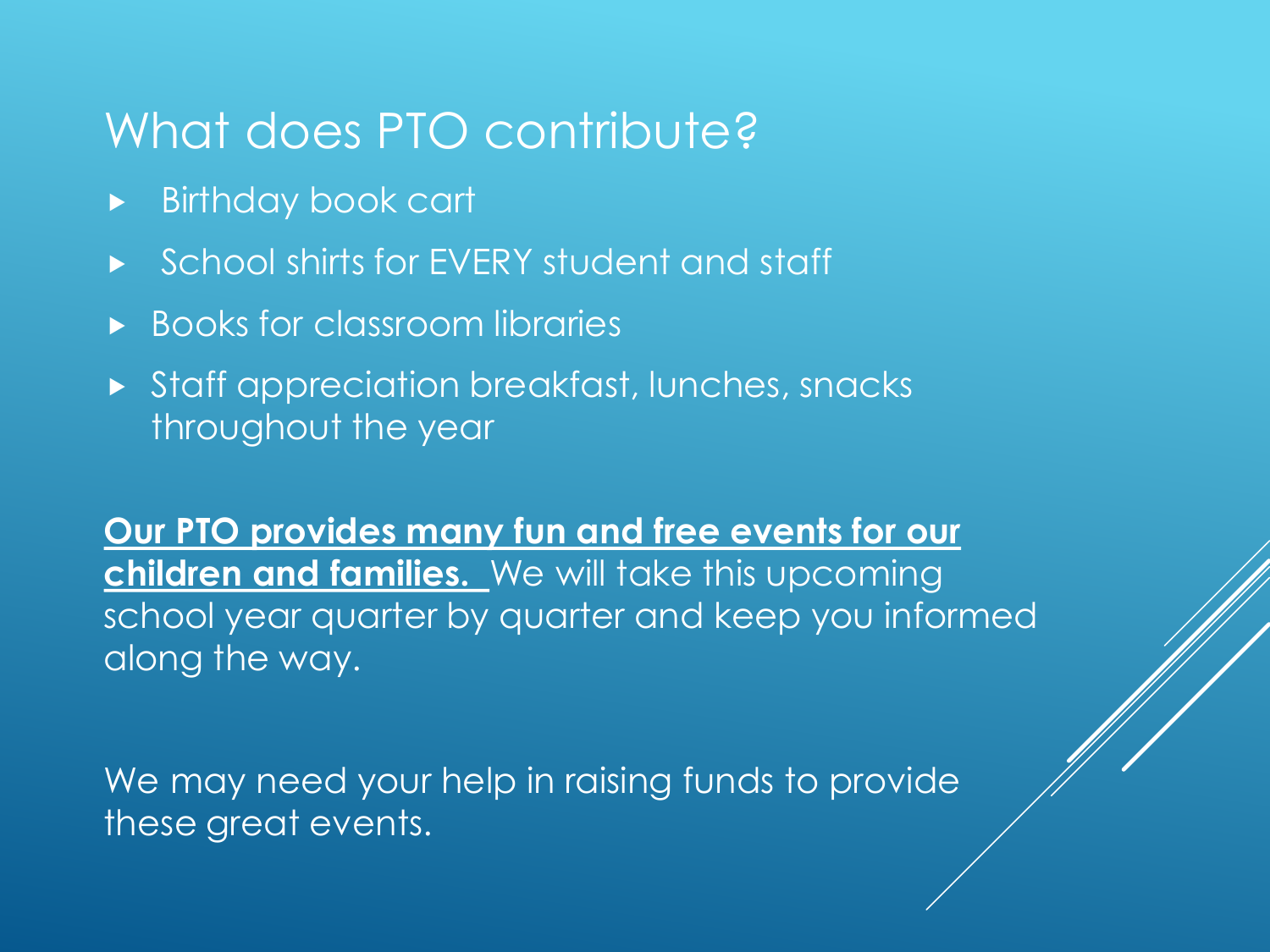## MORE PTO! School Supplies

- PTO can purchase or you can buy your own. DUE Aug. 13. USE the Blevins Supply list link below.
- PTO will cover all replenishments if you purchased supply through PTO.
- **Info. on Blevins website under Parent Info.**

**[Blevins Supply list](http://track.spe.schoolmessenger.com/f/a/nYqY9vrZs8_7dcBrKAgTMQ%7E%7E/AAAAAQA%7E/RgRikmpBP0Q4aHR0cHM6Ly9ibGV2aW5zZWxlbS5tZW1iZXJzaGlwdG9vbGtpdC5jb20vc2Nob29sc3VwcGxpZXNXB3NjaG9vbG1CCmCuwTaxYErXikNSE25lbHNvbjE5NEBnbWFpbC5jb21YBAAAAAE%7E)** 

**\*\*PTO events will be communicated throughout the year\*\***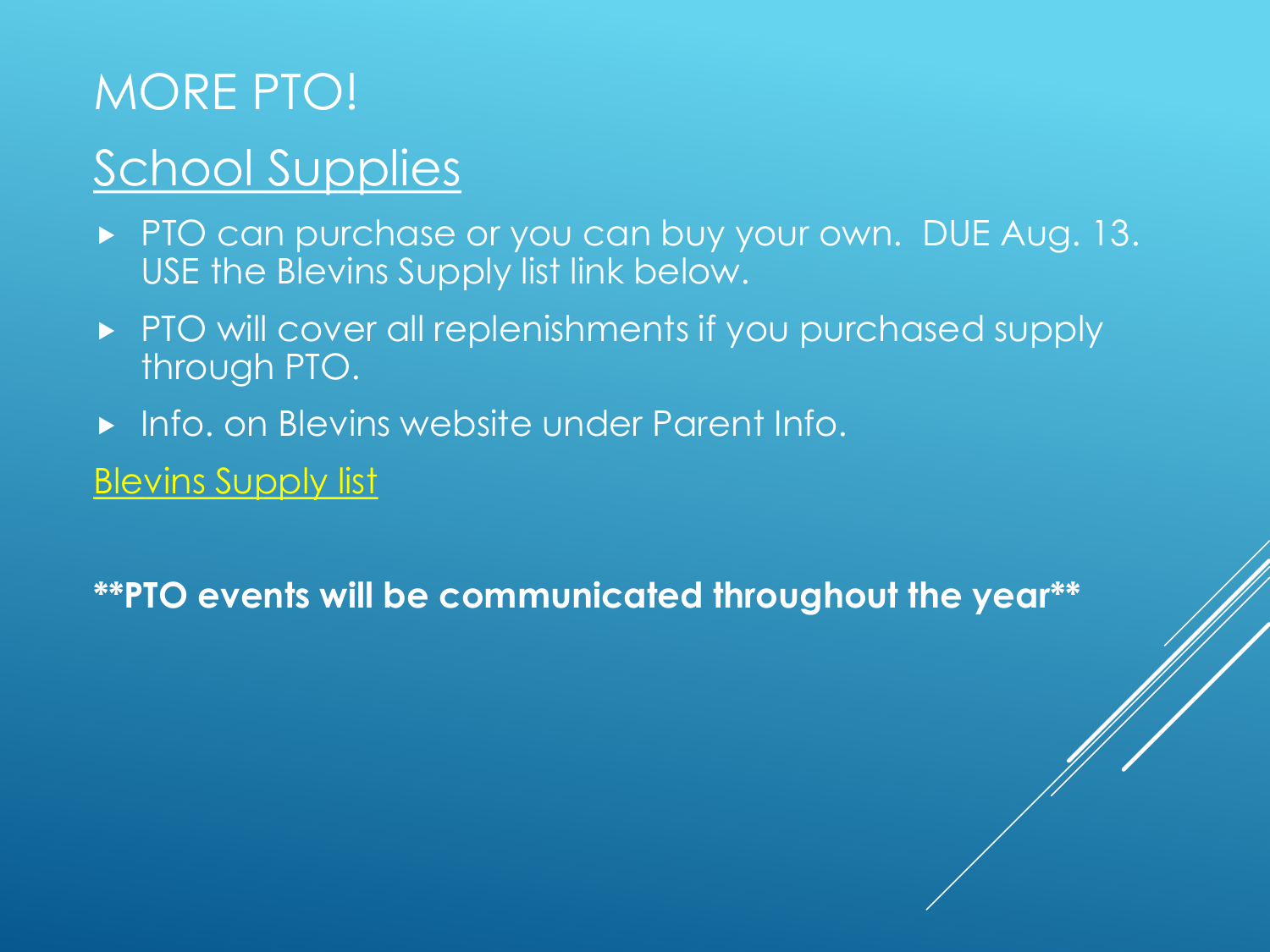**Names to know:** Mr. Hector Ramirez, Principal Dr. Tim Rebholz, Assistant Principal Mrs. Amber Lutes, Counselor Mrs. Jordan Jureka, PTO Co-President Mrs. Angie Winkler, PTO Co-President

We are here to serve you!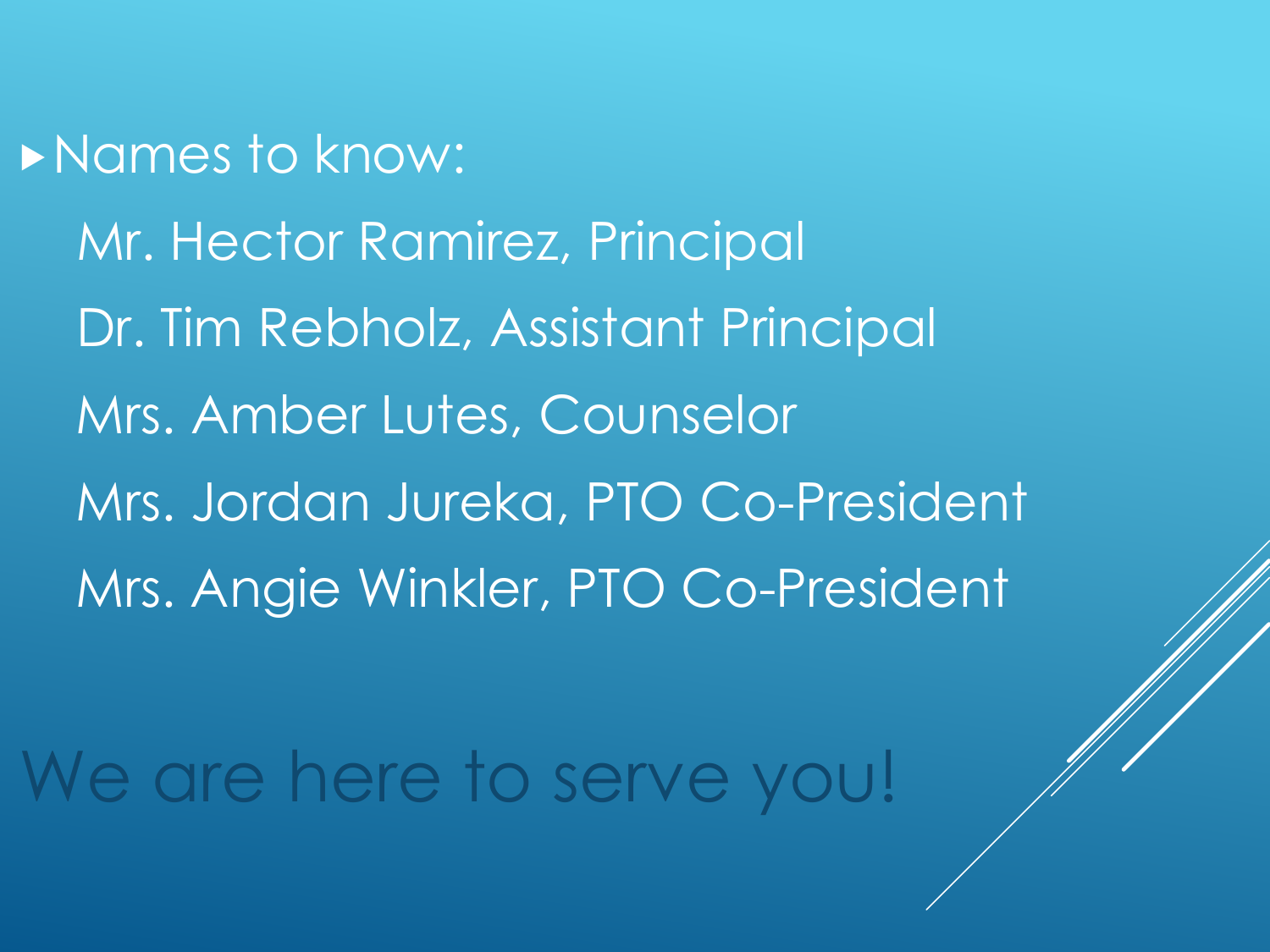## Office Staff

- Mrs. Sherri Overton Principal's Secretary
- Mrs. Angie Ewers Secretary
- Mrs. Jill Muller Secretarial Assistant

### Nurse

• Mrs. Linda Vanek

## NEW FAMILIES

If you haven't had a tour of our building yet, please contact Mrs. Sherri Overton and she will be happy to schedule one for you and your child(ren).

636.733.3175 Or overtonsherri@rsdmo.org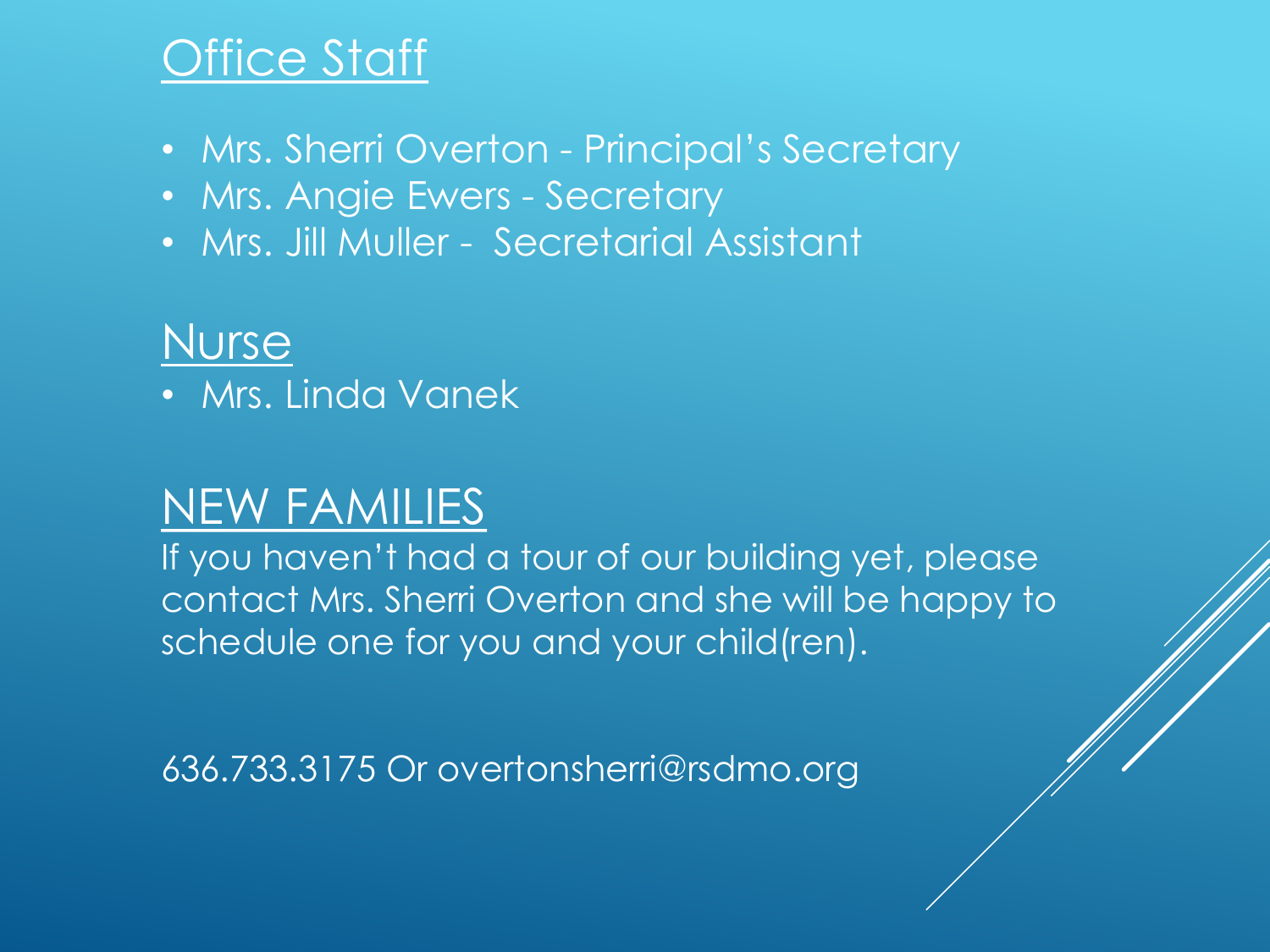## COVID19 & ROCKWOOD GUIDES

Rockwood just sent out information regarding our back to school plan. Rockwood will continue to monitor conditions in our buildings and our community and share information with you on the [new district website](https://www.rsdmo.org/) and yight email when updates are warranted and if there is a change to our Rockwood Safe Together mitigation strategies.

#### Key points:

- Masks will be required inside all Rockwood schools and buildings for students, staff and visitors until further notice.
- Masks will be optional outdoors for all students and staff.
- Masks are required on all forms of public transportation across the country, including school buses.

If you have questions or comments related to the Back to School plan, please either email <u>rockwoodnews@rsdmo.org</u> or leave a message on our Back to School Hotline: 636-733-2015 call center.

**Our number one goal is to keep students and staff healthy and in school.**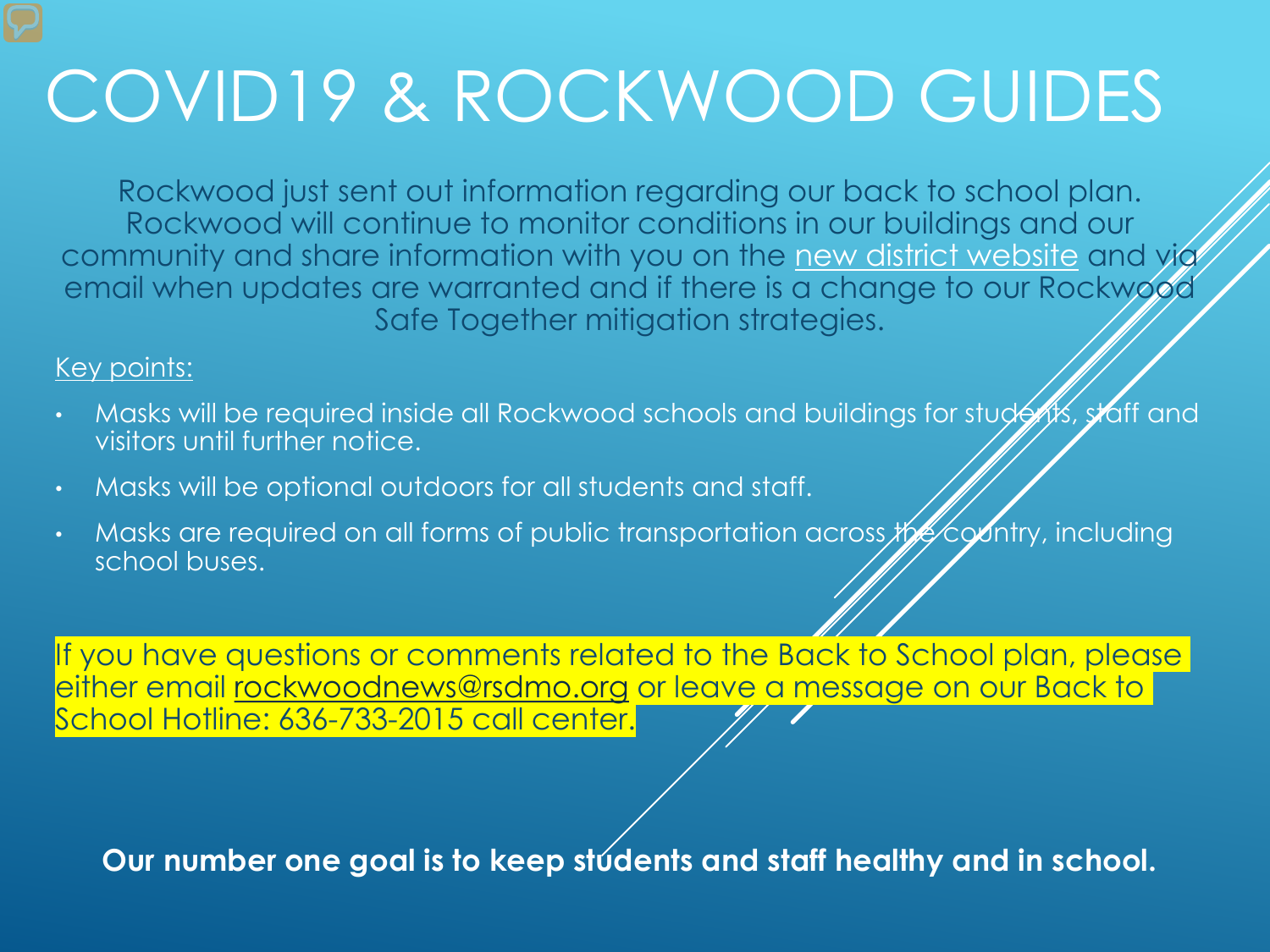## NEW STAFF – Many Changes

#### **We welcome the following new staff to Blevins this year:**

Mr. Hector Ramirez — Principal Mrs. Emily Hobgood (pending board approval) — Kindergarten Teacher Mrs. Jennifer Mueller — 2nd Grade Teacher Miss Sara Thomason — 3rd Grade Teacher Mrs. Kimberly Moore - 3<sup>rd</sup> Grade Teacher Mrs. Amy Beeson — 4<sup>th</sup> Grade Teacher Miss Marie Kellerman — Music Teacher Miss Megan Adams — Strings Teacher Mrs. Casey Norton – Day Custodian Ms. Ashly Emge – OT/PT

**Teachers changing grade levels:**

\*Mrs. Sarah George—moving from 2nd grade to Library Specialist \*Mrs. Lauren Murphy—moving from 3rd grade to 1st grade

#### **Weddings!!!**

Miss Gorham is now Mrs. Murphy Miss Kuhn is soon to be Mrs. Buerck (August 12th) Miss Hall is now Mrs. Shuey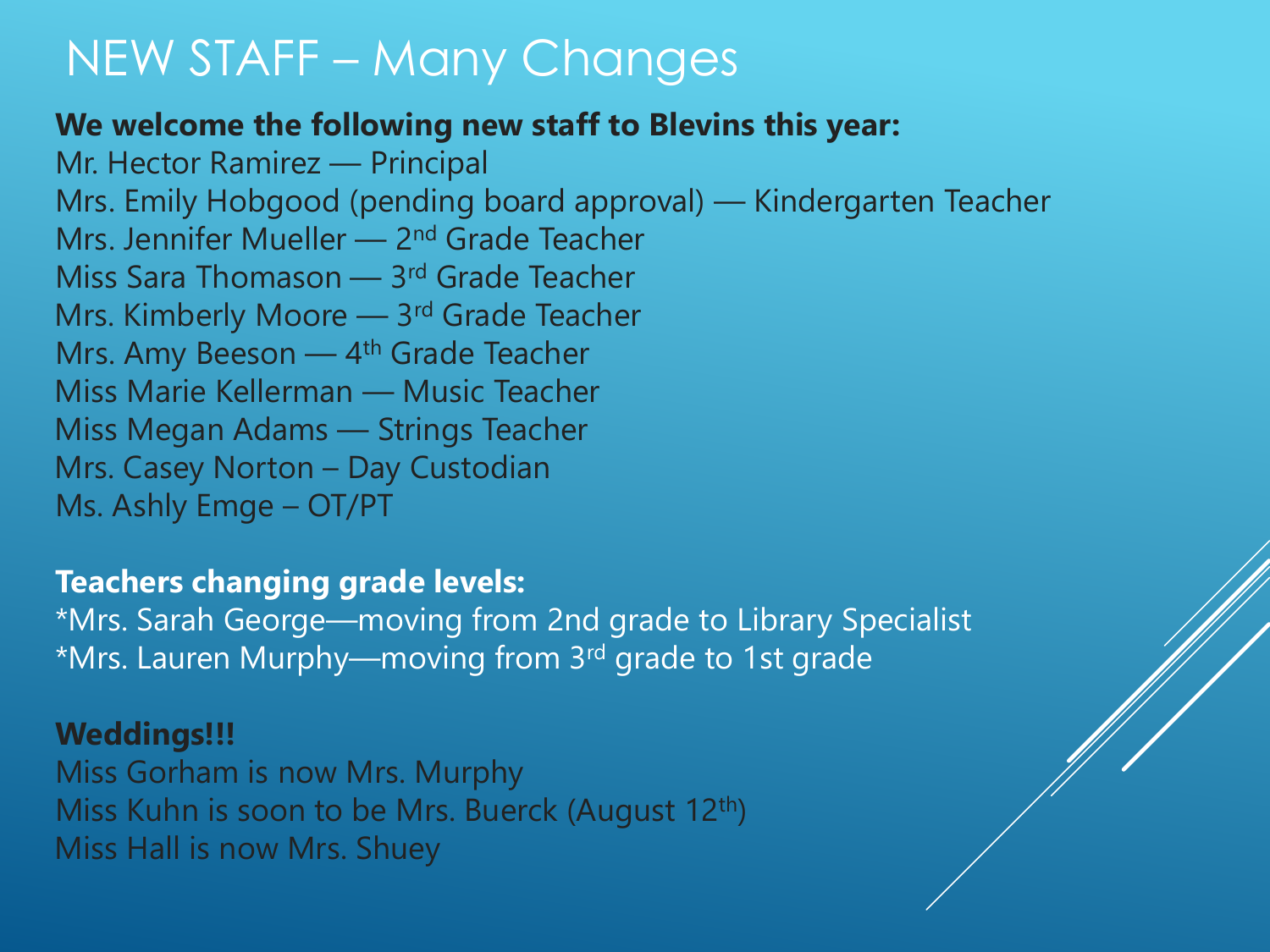## BACK TO SCHOOL...

First day of School, Monday, August 23 – IN PERSON!

When do I find out who my child's teacher is? **Thursday, August 12 via email at approx.. 7:00pm**

**Arrival time:** 8:55am - School begins/tardy at 9:09am **Dismissal time:** 3:50pm

- Parent pick up or bus? CONSISTENCY is ideal!
- **Notify office by 3:00 if change is necessary**
- If your child arrives late for school, please go to the office first to sign in your child. They plust have a late slip to enter the classroom affer 9:09am
- Parents will be able to walk their child to their room only the first two days of school.

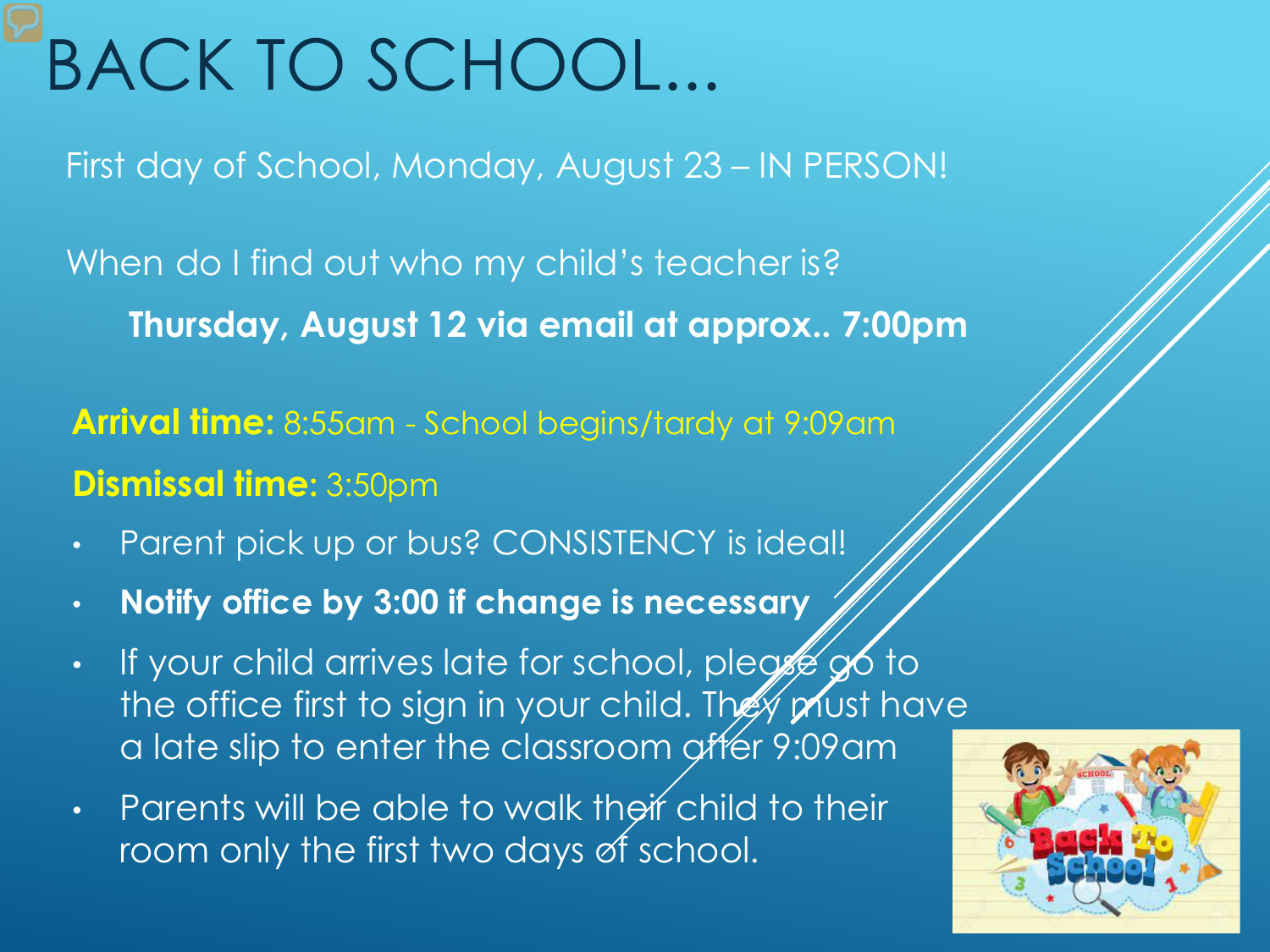## TIPS FROM THE OFFICE

- All adults/volunteers visiting Blevins during the school day must sign in at the office and obtain a visitor's tag.
- If your child is absent, please call the school office at (636) 733-3175.
- Please be sure the office has current information on your child. (All phone numbers, addresses, transportation information-including the names of those who may pick-up your child, emergency contacts etc.

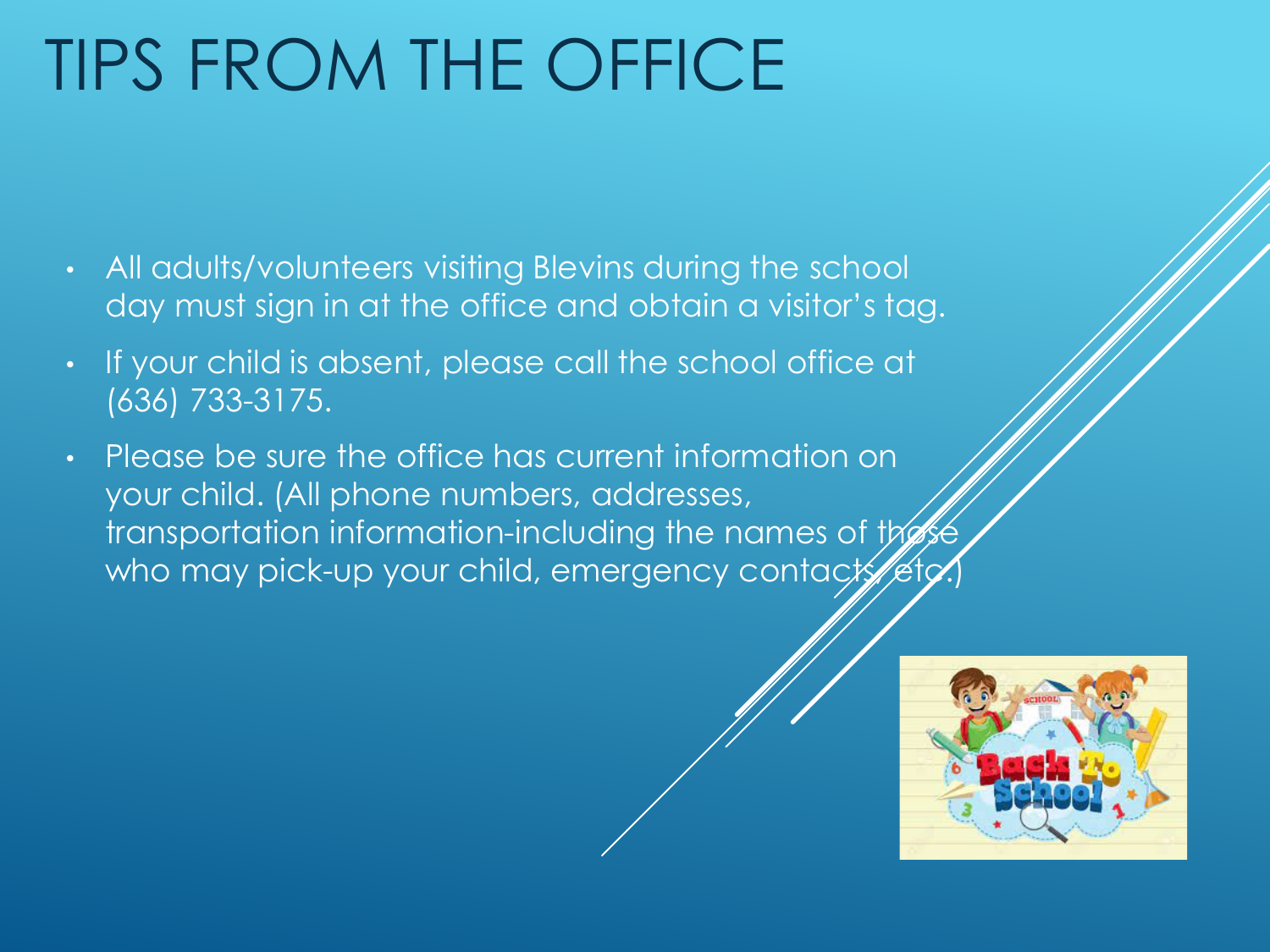#### **Arrival & Dismissal Procedures**



Our arrival and dismissal procedures will also be communicated in a separate email closer to the start of the school year.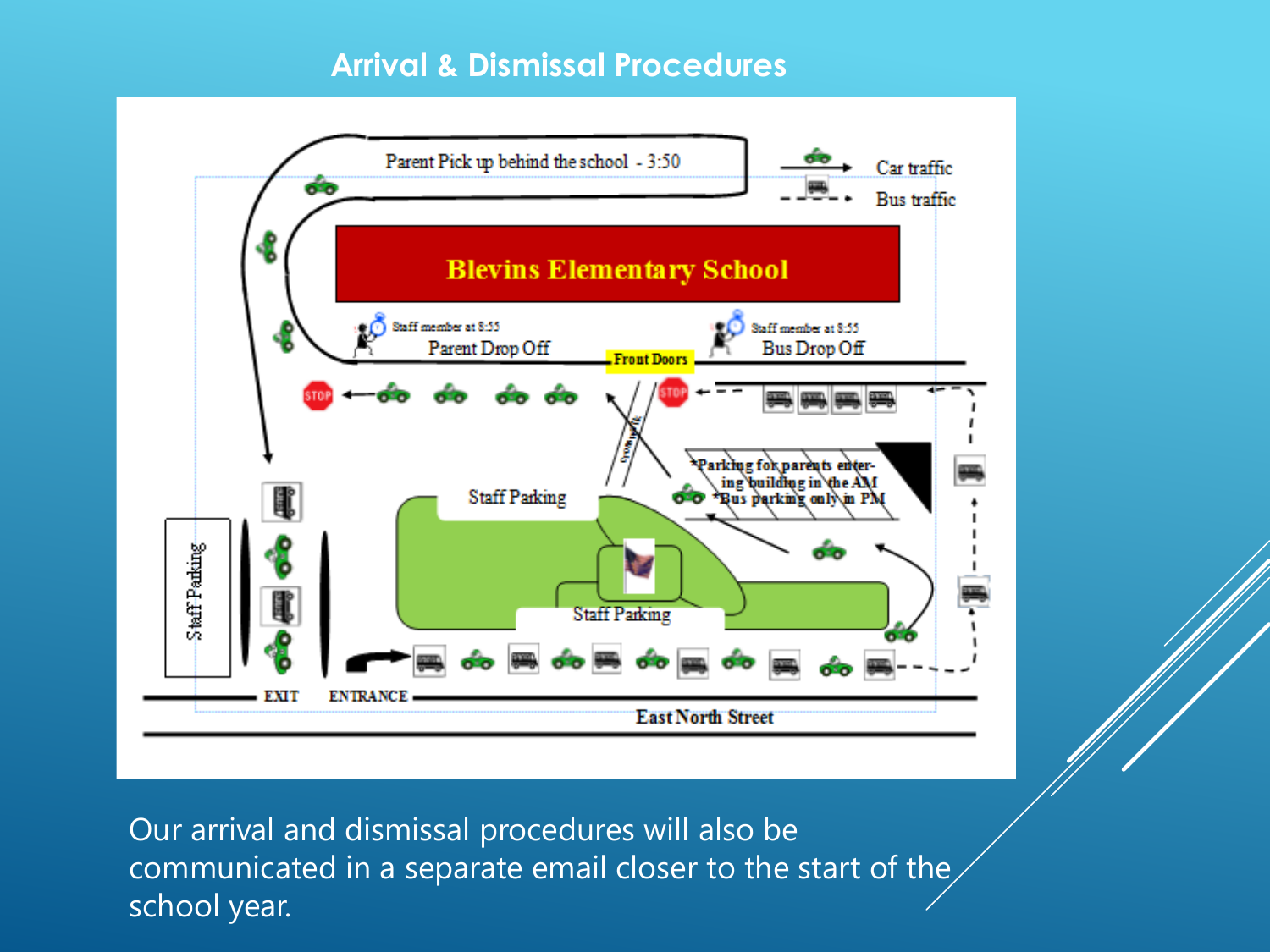#### Transportation Notes:

- A letter will be attached to the weekly newsletter that lets kindergarten families know that Rockwood has a policy that all Kdg. students have a parent or guardian with them at the bus stop in the AM and at PM drop off. They may also have an older sibling 4th grade or higher.
- **The office or myself will communicate as quick** as we can if bus routes are delayed for any reason.
- Expect bus delays the first couple days.
- Please use the Rockwood website to find bus routes. You will need your child's ID #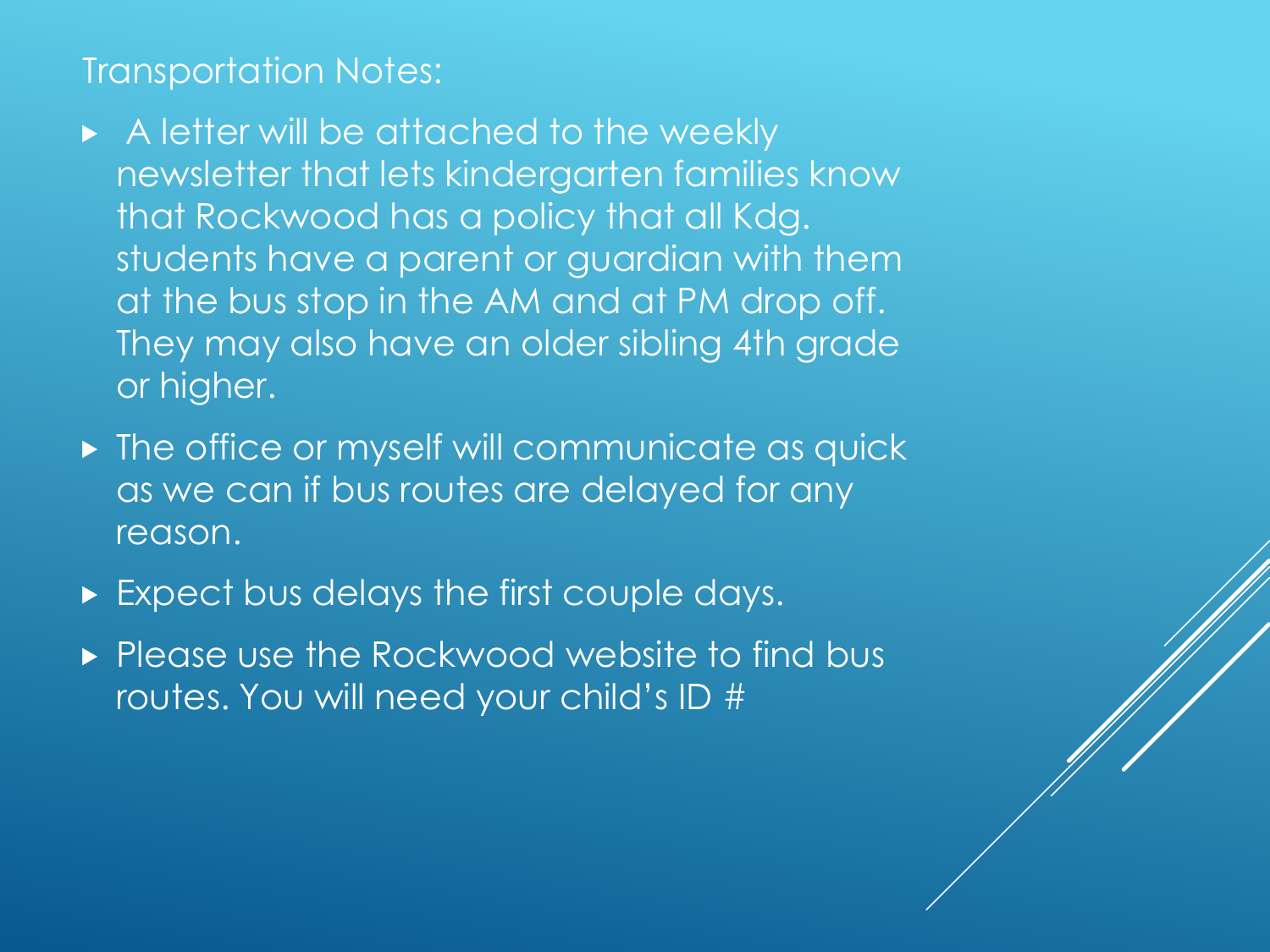## Misc. Items

### Adventure Club before/after care (636- 891-6675)

### "Specials" one hour per day:

PE every day for 30 minutes

Music and Technology or Strings (Grades 3-5), 2x/week

Library and Art classes, once a week

Shoes

Tennis shoes preferred for safety – PE and recess every day!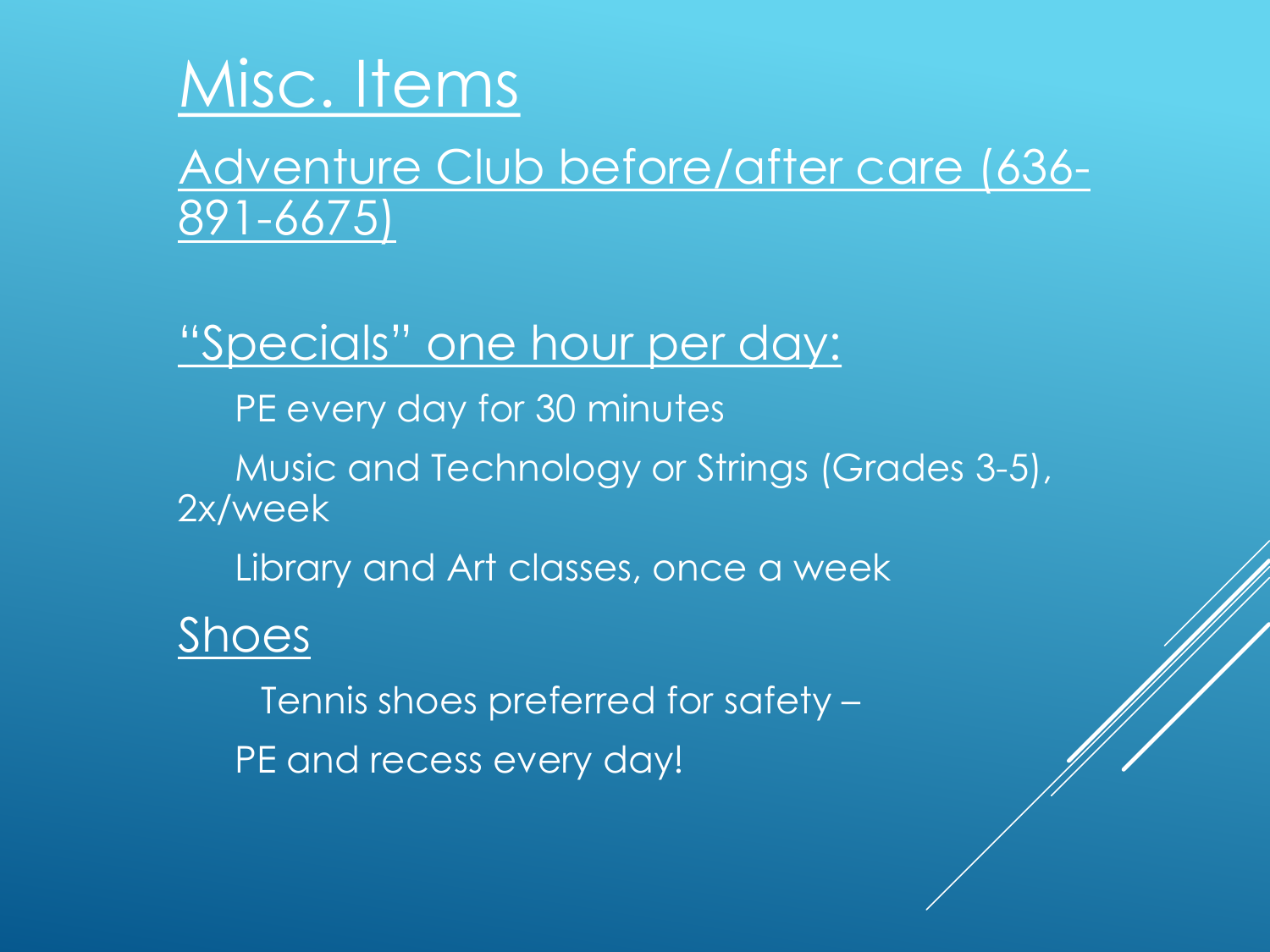### Illness procedures

- It is essential that parents keep children at home if the child isn't feeling well. We need to count on each other to keep all students in school AND healthy.
- If your child becomes sick at school, we will notify you and expect you to pick up your child within one hour.

### Lunchroom

Children will have assigned seats in the lunchroom to limit exposures. Tables, as well as most items children touch, will be washed with disinfectant in between uses.

When is lunch? (20 minute recess before lunch) Kindergarten - 1:15pm-1:40pm 1st grade - 12:50pm- 1:15pm 2nd grade -12:25pm -12:50pm 3rd grade - 12:00pm-12:25pm 4th grade - 11:35am- 12:00pm 5th grade - 11:10am-11:35am

(Yes...everyone will have a snack. Please look at teacher communication)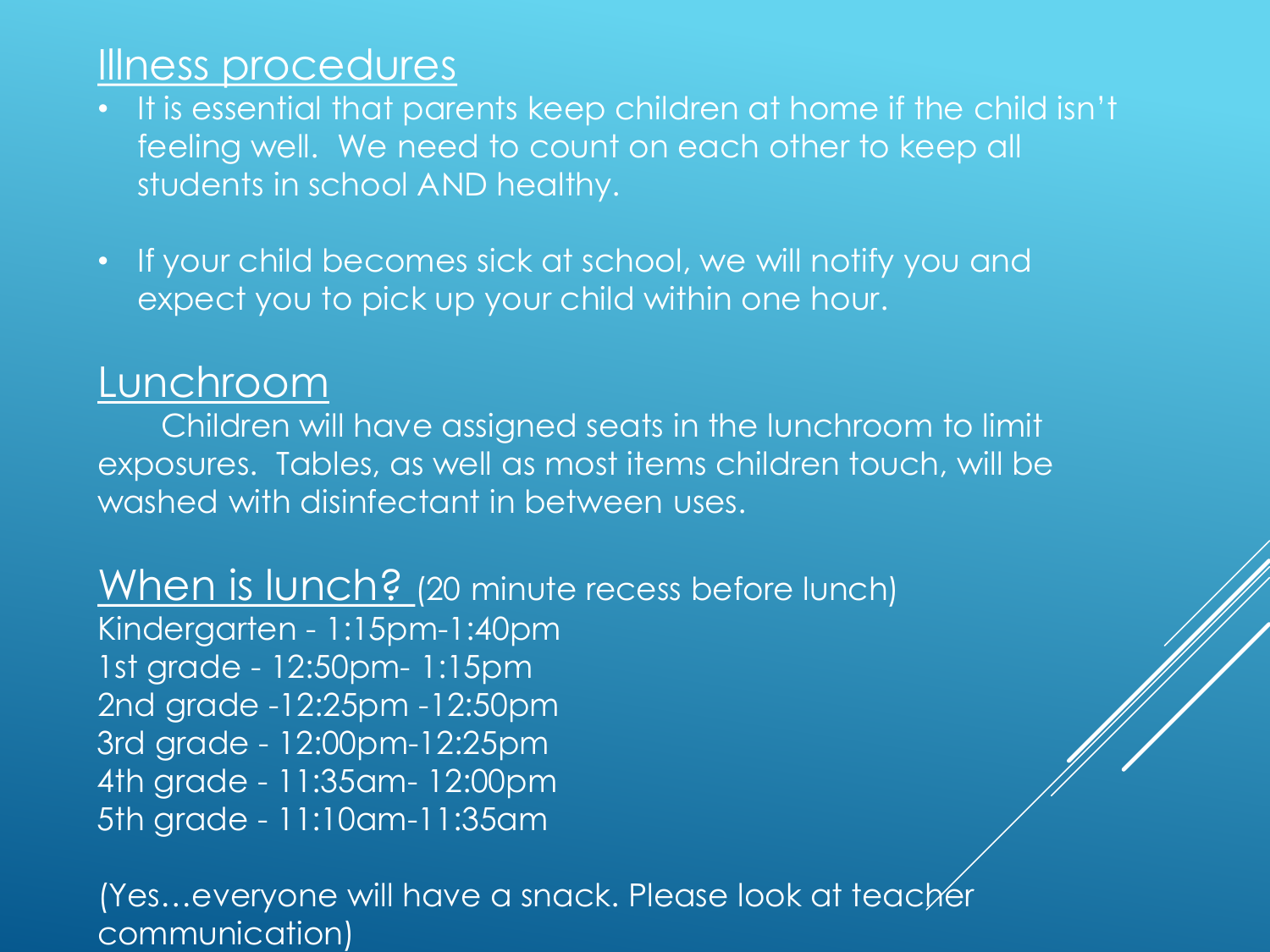### **Communication!**

- Friday email from me [\(Smore.com](https://www.smore.com/pb8rd))
- **Regular communication from teachers**
- Please always reach out your teacher or the office if you have any questions!

### **Safety**

- **Doorbell/buzzer system**
- Fire, earthquake, tornado and intruder drills
- Birthday treats (non-edible due to allergies)
- We follow Rockwood's Back to School Plan

*Parent Handbook available on website Almost*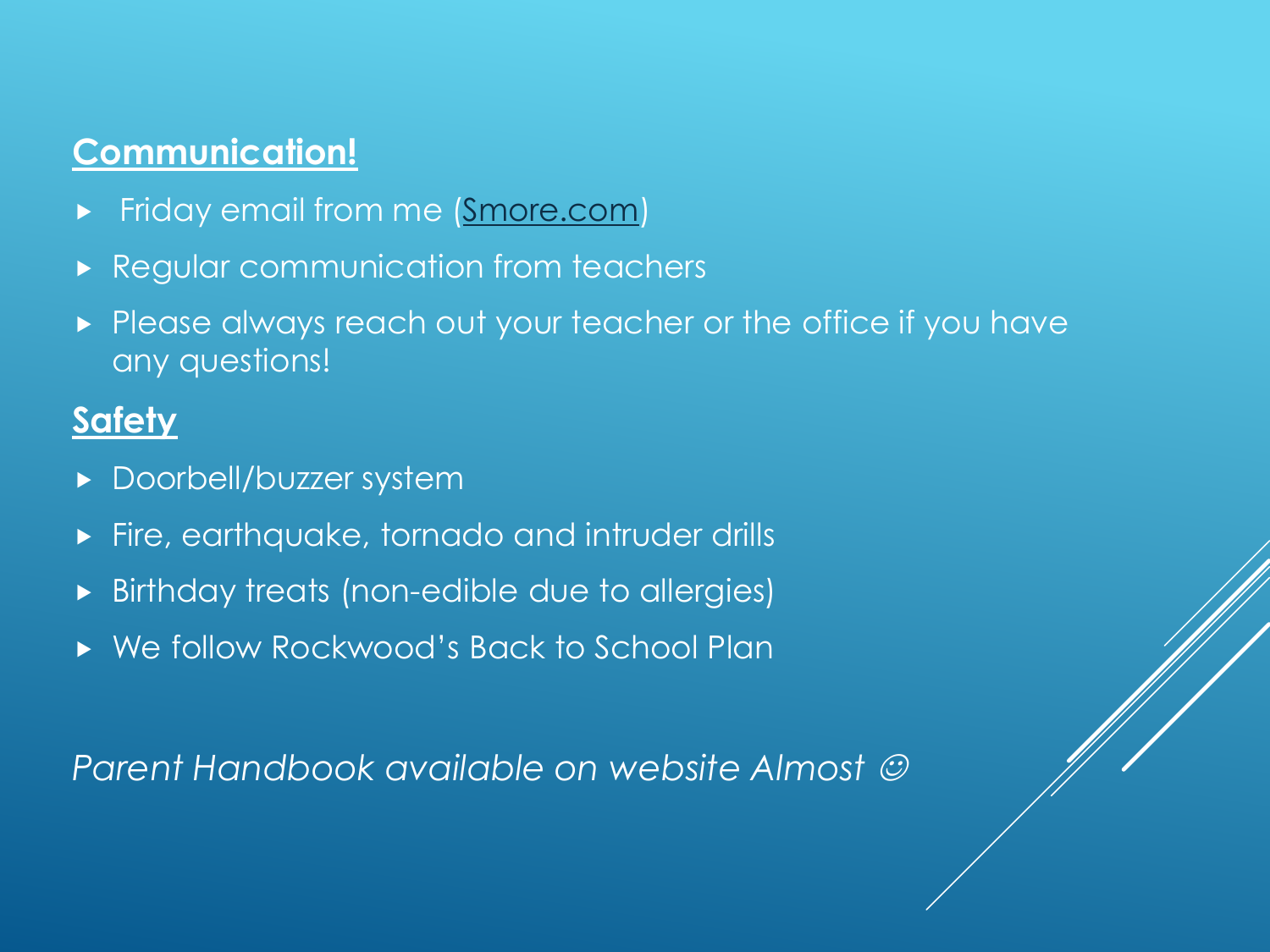### Expectations for Students

- Be at school everyday!
- Be ready to learn, discover, and work hard!
- Follow all school rules/expectations!
- Never Give Up!
- Strive to be a Kid with Character; show leadership!
- Respect and follow directions from adults!
- Communicate with an adult when you do not feel safe or are being hurt!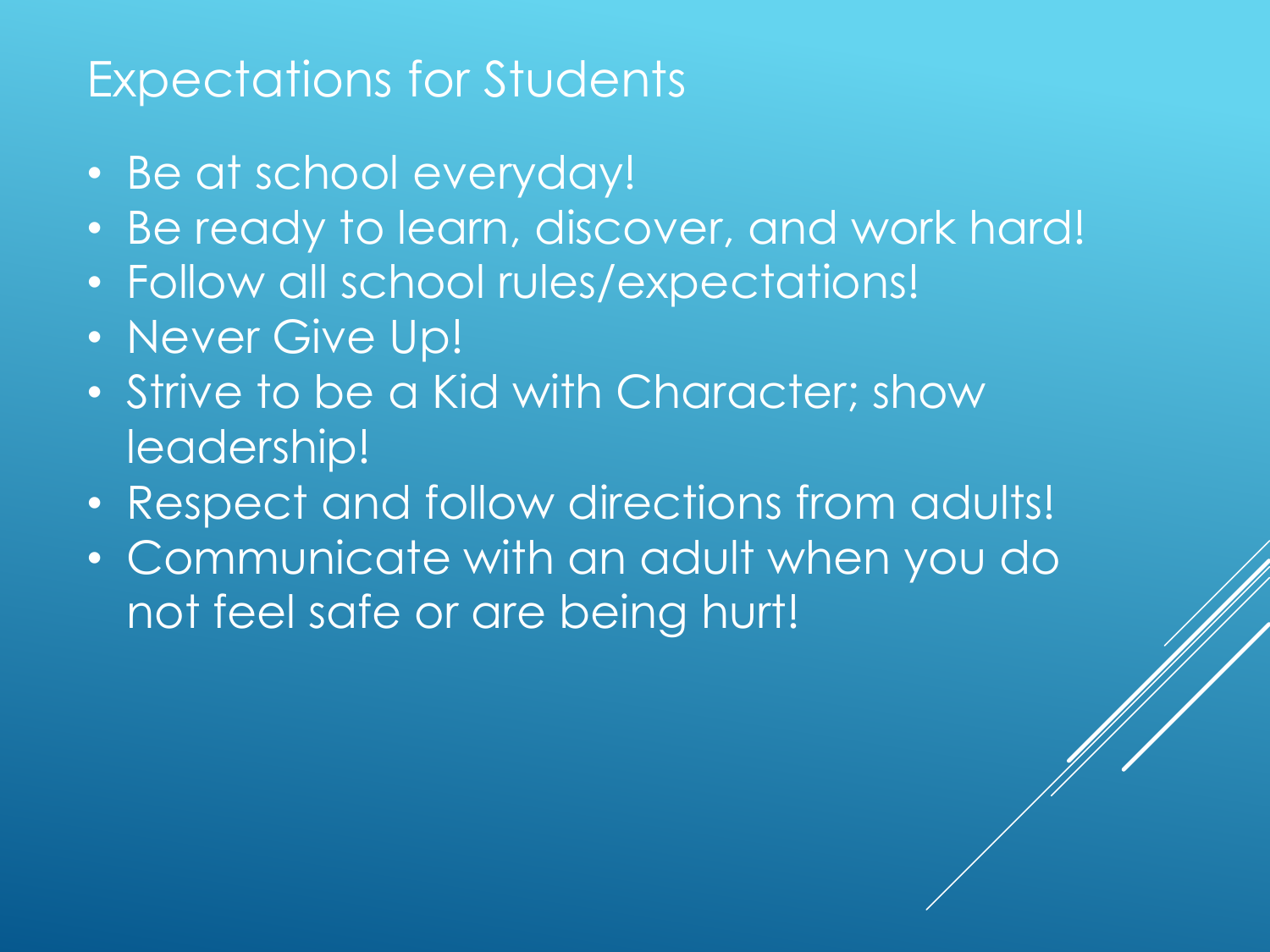## Discipline Procedures

- School-wide common language among all classes
- School-wide common expectations in classroom, hallways, bathrooms, cafeteria, recess, bus, etc.
- All students will learn about the Blevins Behavior Plan and how we take PRIDE in everything we do at Blevins and in our community!

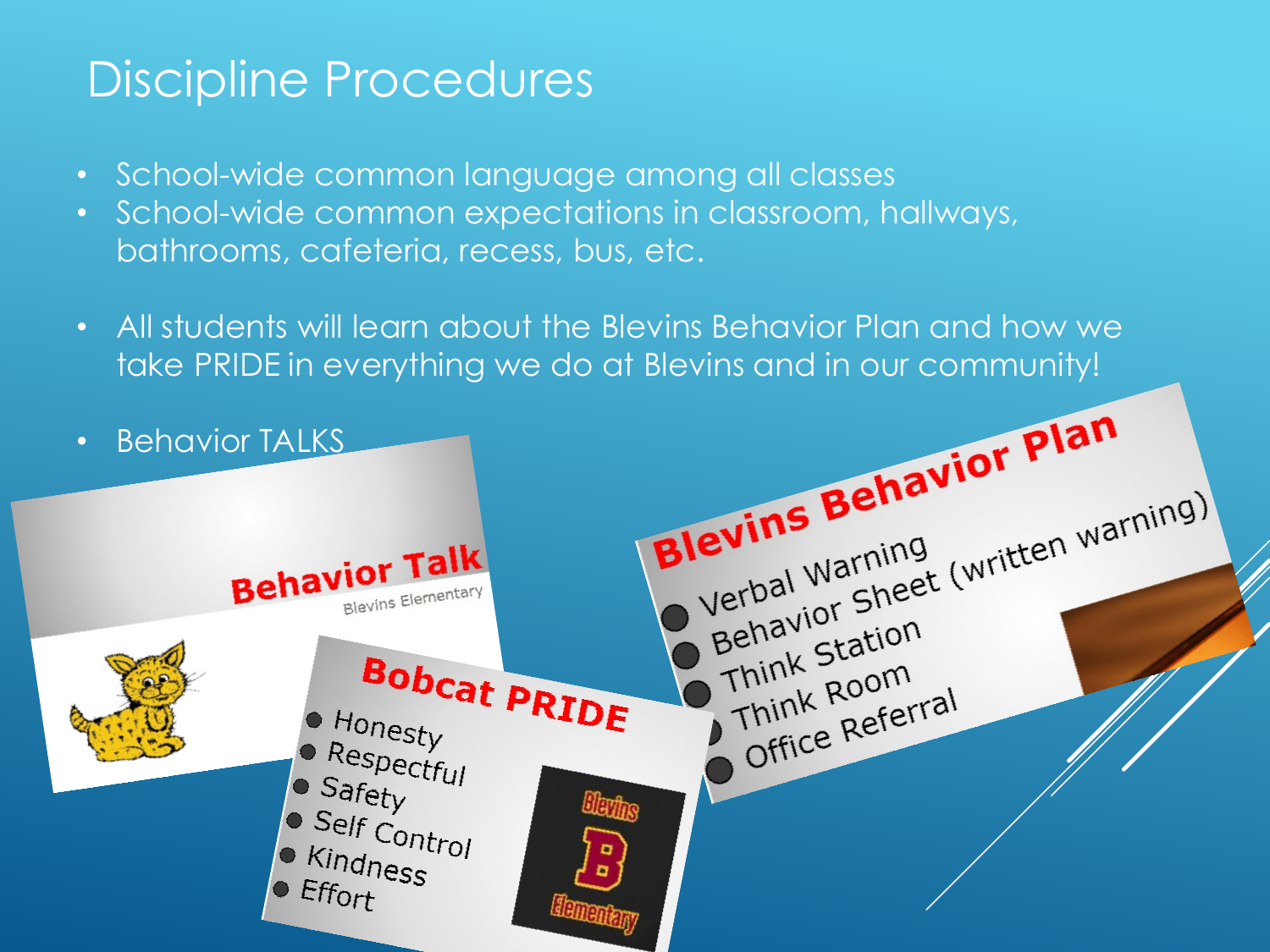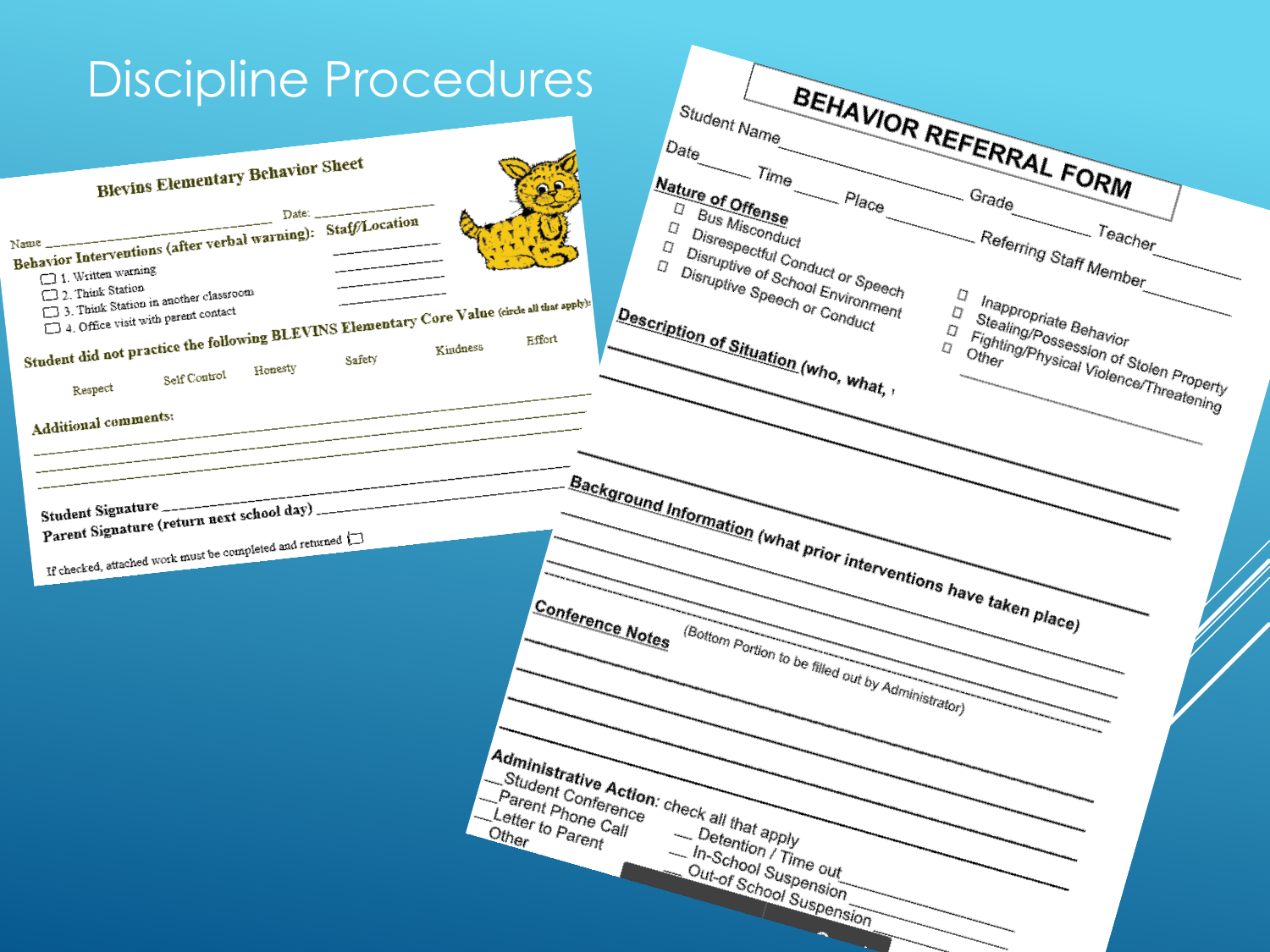## IMPORTANT BACK TO SCHOOL DATES

- Thursday, August 12th Kindergarten Kick Start 9:00-11:00 @ Blevins (More Details to Come)
- Thursday, August 12th Student placement will go out to families  $\not\!\!\!\!\!/\,\,$ email @ approx. 7:00pm
- Thursday, August 19th Meet the Teacher/Ice Cream Social 7:00 (More Details to Come via Newsletter)
- Friday, August 20th Kindergarten Orientation 5:00-5:45 (More Details to Come :)

• **Monday, August 23rd - Students' first day of school!**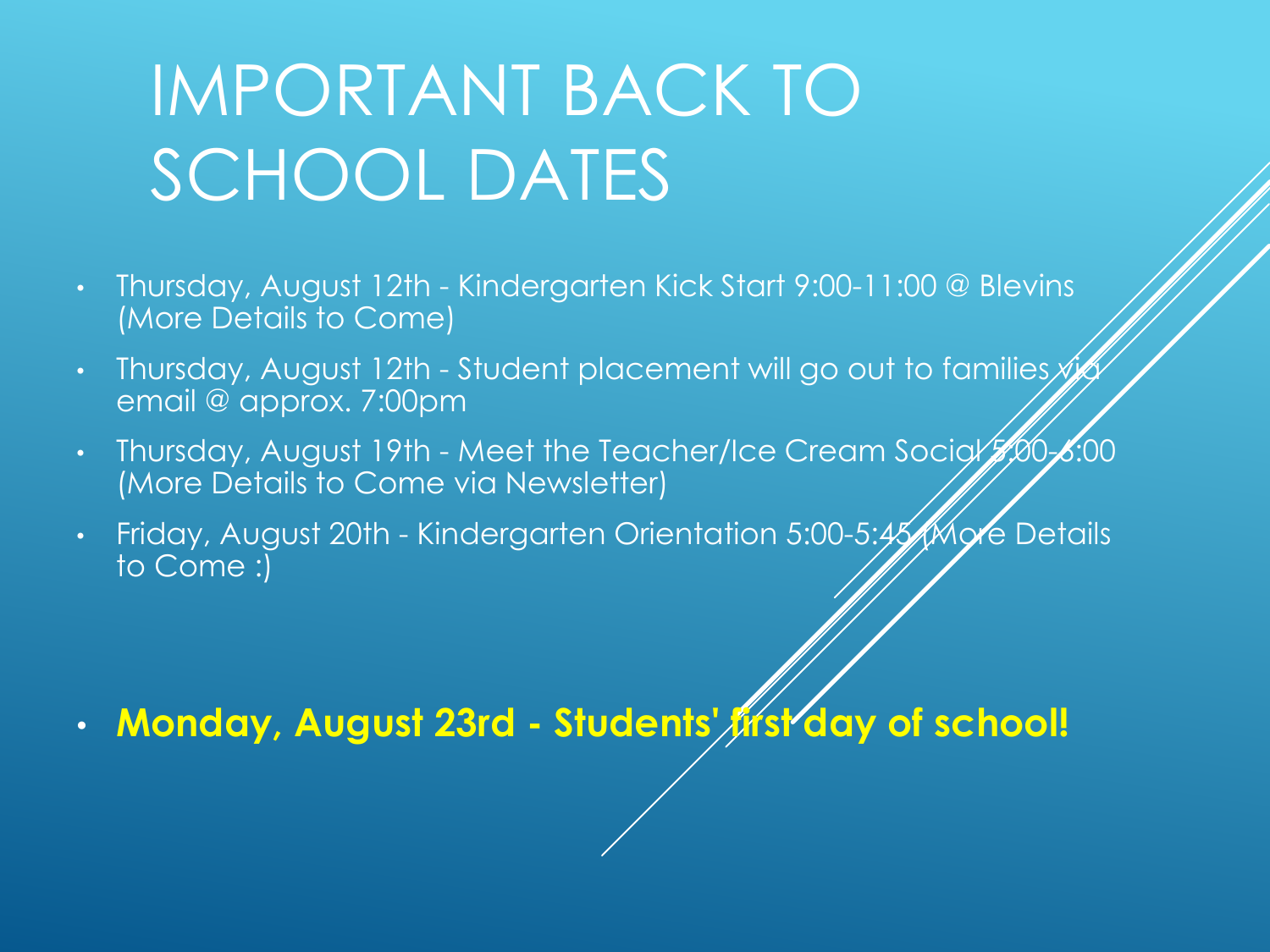### Expectations for Parents

- Encourage your child to have GREAT attendance
- Communicate with the teacher!
- Get Involved…We Need You!
- Keep us informed in the office…….Our door is ALWAYS open! We will make time for you!
	- Family Concerns
	- Bus Concerns
	- Instructional Concerns
	- Safety Concerns
	- Peer Concerns
- Encourage and Emphasize academics…all the time…everywhere